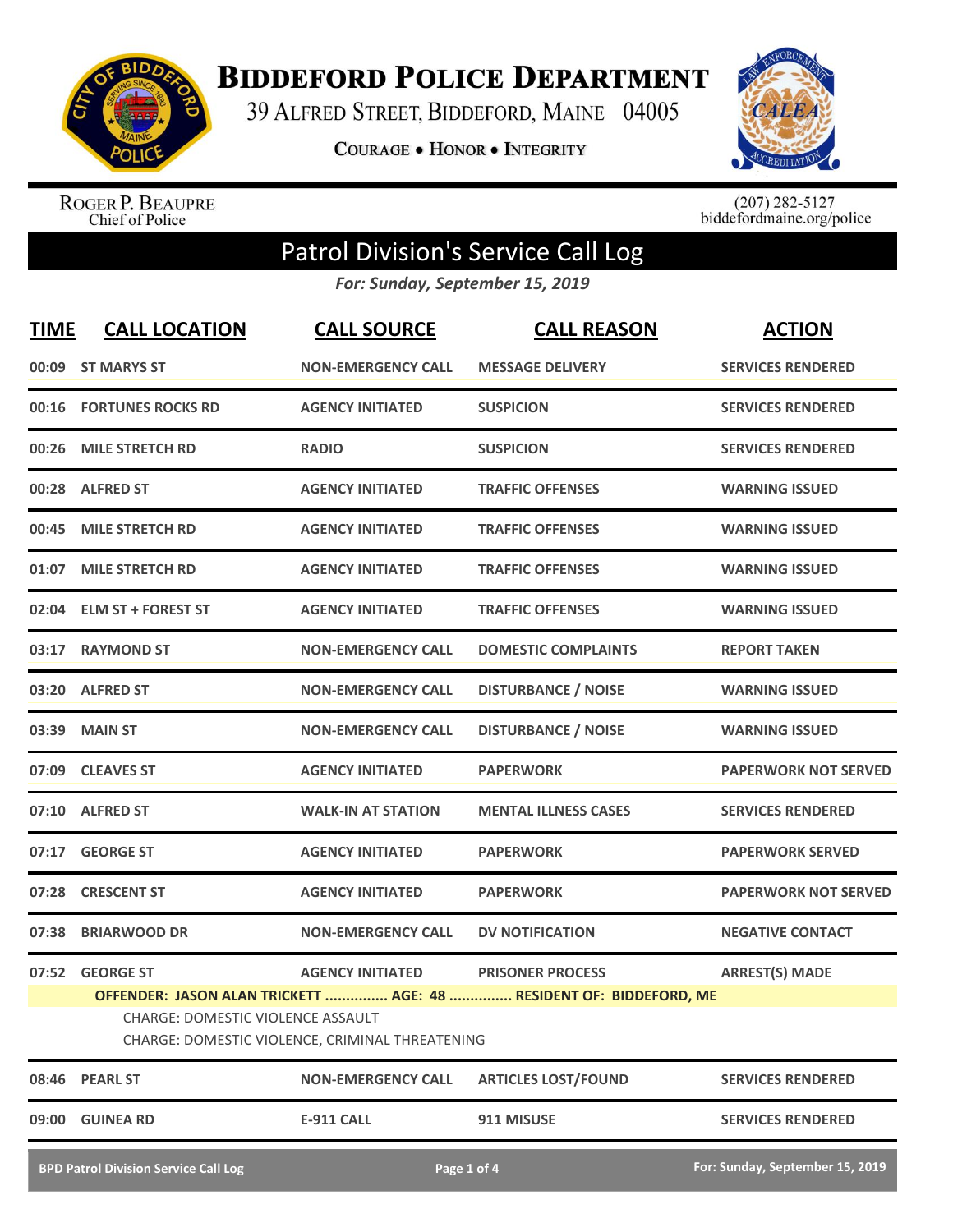| <u>TIME</u> | <b>CALL LOCATION</b>            | <b>CALL SOURCE</b>                                             | <b>CALL REASON</b>                                              | <b>ACTION</b>                |
|-------------|---------------------------------|----------------------------------------------------------------|-----------------------------------------------------------------|------------------------------|
|             | 09:07 ALFRED ST                 | <b>WALK-IN AT STATION</b>                                      | <b>PAPERWORK</b>                                                | <b>PAPERWORK SERVED</b>      |
| 09:25       | <b>BOULDER WAY</b>              | <b>NON-EMERGENCY CALL</b>                                      | <b>SHOPLIFTING</b>                                              | <b>CITATION ISSUED</b>       |
|             |                                 | CHARGE: THEFT BY UNAUTHORIZED TAKING OR TRANSFER - SHOPLIFTING | OFFENDER: HAILEY B HOCKMAN  AGE: 22  RESIDENT OF: BIDDEFORD, ME |                              |
| 10:00       | <b>QUIMBY ST</b>                | <b>NON-EMERGENCY CALL</b>                                      | <b>ASSIST PD AGENCY</b>                                         | <b>SERVICES RENDERED</b>     |
|             | 10:43 GEORGE ST                 | <b>AGENCY INITIATED</b>                                        | <b>HARASSMENT</b>                                               | <b>REPORT TAKEN</b>          |
|             | 10:52 SUMMER ST                 | <b>NON-EMERGENCY CALL</b>                                      | <b>DISTURBANCE / NOISE</b>                                      | <b>SERVICES RENDERED</b>     |
|             | 11:23 ELM ST + COLE RD          | <b>AGENCY INITIATED</b>                                        | <b>TRAFFIC OFFENSES</b>                                         | <b>WARNING ISSUED</b>        |
|             | 11:38 CRESCENT ST               | <b>AGENCY INITIATED</b>                                        | <b>PAPERWORK</b>                                                | <b>PAPERWORK SERVED</b>      |
|             | 12:01 HARDING ST                | <b>NON-EMERGENCY CALL</b>                                      | <b>SEWER BACKUP</b>                                             | <b>SERVICES RENDERED</b>     |
|             | 12:25 HOPE LN                   | <b>NON-EMERGENCY CALL</b>                                      | <b>VIOL OF BAIL CONDITIONS</b>                                  | <b>UNFOUNDED</b>             |
|             | 12:48 ALFRED ST                 | <b>E-911 CALL</b>                                              | 911 MISUSE                                                      | <b>WARNING ISSUED</b>        |
|             | 13:09 ALFRED ST + FRANKLIN ST   | <b>WALK-IN AT STATION</b>                                      | <b>ARTICLES LOST/FOUND</b>                                      | <b>SERVICES RENDERED</b>     |
|             | 13:19 ALFRED ST                 | <b>AGENCY INITIATED</b>                                        | <b>DISABLED VEHICLE</b>                                         | <b>SERVICES RENDERED</b>     |
|             | 13:57 WEST ST                   | <b>AGENCY INITIATED</b>                                        | <b>TRAFFIC OFFENSES</b>                                         | <b>WARNING ISSUED</b>        |
|             | <b>14:18 FORTUNES ROCKS RD</b>  | <b>NON-EMERGENCY CALL</b>                                      | <b>ARTICLES LOST/FOUND</b>                                      | <b>SERVICES RENDERED</b>     |
|             | 14:26 WATER ST + PIKE ST        | <b>NON-EMERGENCY CALL</b>                                      | <b>ANIMAL COMPLAINT</b>                                         | <b>REFERRED OTHER AGENCY</b> |
|             | 14:32 LINCOLN ST                | <b>E-911 CALL</b>                                              | 911 MISUSE                                                      | <b>NO ACTION REQUIRED</b>    |
|             | <b>15:08 ANDREWS RD</b>         | <b>E-911 CALL</b>                                              | 911 MISUSE                                                      | <b>NO ACTION REQUIRED</b>    |
|             | 15:10 SACO FALLS WAY            | <b>NON-EMERGENCY CALL</b>                                      | <b>TRESPASSING</b>                                              | <b>NO ACTION REQUIRED</b>    |
|             | 15:12    FOSS ST                | <b>NON-EMERGENCY CALL</b>                                      | <b>ASSIST PD AGENCY</b>                                         | <b>NEGATIVE CONTACT</b>      |
|             | 15:14 ALFRED ST + ROBERTS ST    | <b>AGENCY INITIATED</b>                                        | <b>TRAFFIC OFFENSES</b>                                         | <b>WARNING ISSUED</b>        |
|             | 15:15 MAIN ST + ELM ST          | <b>NON-EMERGENCY CALL</b>                                      | <b>ROAD HAZARD</b>                                              | <b>NO ACTION REQUIRED</b>    |
|             | 15:25 MAY ST                    | E-911 CALL                                                     | <b>MENTAL ILLNESS CASES</b>                                     | <b>TRANSPORT TO HOSPITAL</b> |
|             | 15:26 PRECOURT ST + MOUNTAIN RD | <b>AGENCY INITIATED</b>                                        | <b>TRAFFIC OFFENSES</b>                                         | <b>WARNING ISSUED</b>        |
|             | 15:40 LAMBERT ST                | <b>NON-EMERGENCY CALL</b>                                      | <b>CODES ENFORCEMENT</b>                                        | <b>REFERRED OTHER AGENCY</b> |
|             | 16:13 ALFRED ST + PRECOURT ST   | <b>AGENCY INITIATED</b>                                        | <b>TRAFFIC OFFENSES</b>                                         | <b>CITATION ISSUED</b>       |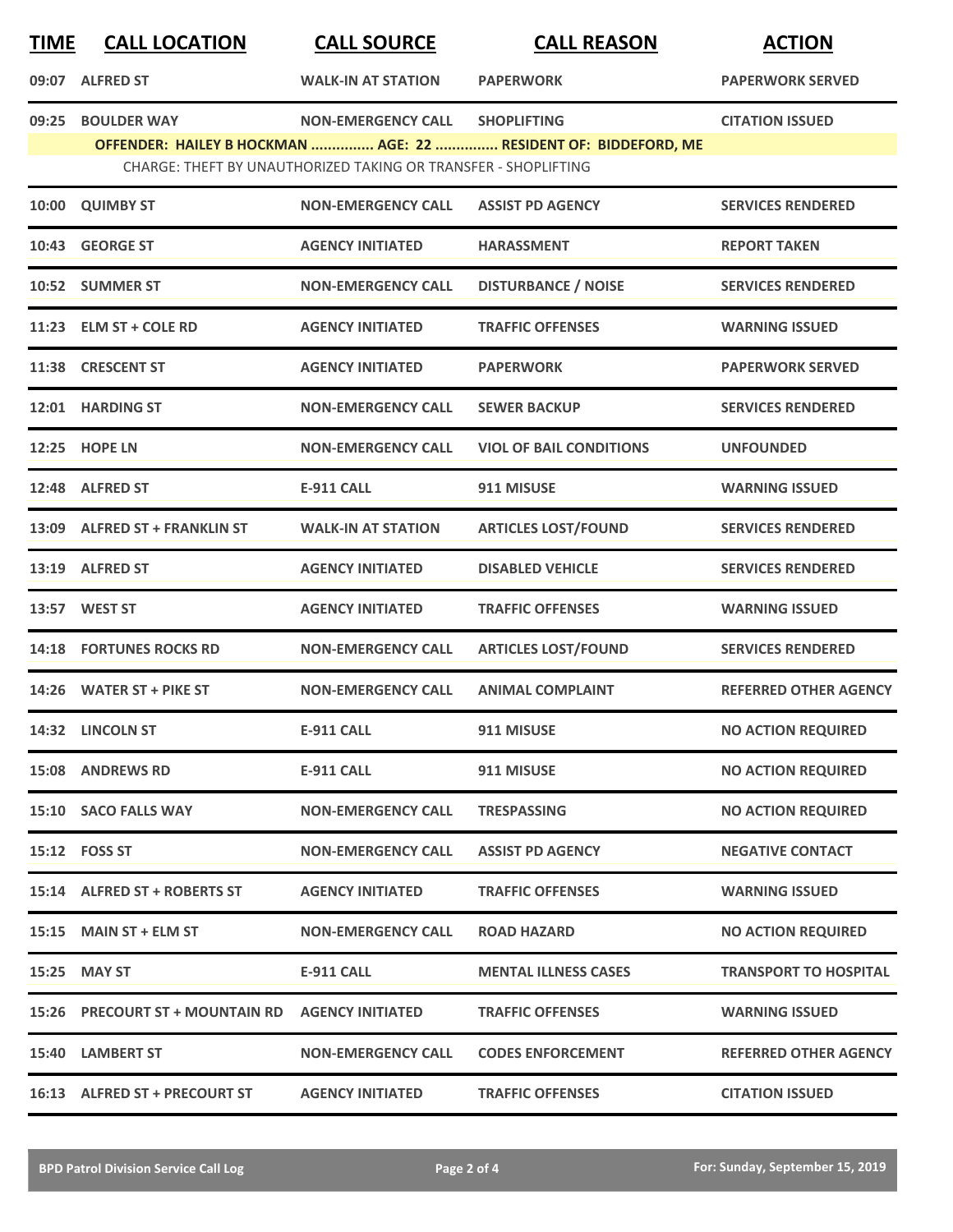| <b>TIME</b> | <b>CALL LOCATION</b>              | <b>CALL SOURCE</b>        | <b>CALL REASON</b>                | <b>ACTION</b>                |
|-------------|-----------------------------------|---------------------------|-----------------------------------|------------------------------|
|             | <b>16:20 WESTMORE AVE</b>         | <b>NON-EMERGENCY CALL</b> | <b>THEFT</b>                      | <b>CIVIL COMPLAINT</b>       |
|             | 16:28 POOL ST + HILLS BEACH RD    | <b>AGENCY INITIATED</b>   | <b>TRAFFIC OFFENSES</b>           | <b>WARNING ISSUED</b>        |
|             | 16:36 SACO FALLS WAY              | <b>NON-EMERGENCY CALL</b> | <b>CIVIL COMPLAINT</b>            | <b>SERVICES RENDERED</b>     |
|             | 16:45 POOL ST + NEWTOWN RD        | <b>AGENCY INITIATED</b>   | <b>TRAFFIC OFFENSES</b>           | <b>WARNING ISSUED</b>        |
|             | 17:01 POOL ST                     | <b>AGENCY INITIATED</b>   | <b>TRAFFIC OFFENSES</b>           | <b>WARNING ISSUED</b>        |
|             | 17:07 POOL ST                     | <b>E-911 CALL</b>         | 911 MISUSE                        | <b>NEGATIVE CONTACT</b>      |
|             | 17:20 FRANKLIN ST                 | <b>NON-EMERGENCY CALL</b> | <b>SUSPICION</b>                  | <b>UNFOUNDED</b>             |
|             | 17:26 ALFRED ST                   | <b>WALK-IN AT STATION</b> | <b>VIOL PROTECTION FROM ABUSE</b> | <b>NO VIOLATION</b>          |
|             | 17:32 MAIN ST                     | <b>E-911 CALL</b>         | <b>MISSING PERSON</b>             | <b>NO ACTION REQUIRED</b>    |
|             | 17:36 WEST ST                     | <b>NON-EMERGENCY CALL</b> | <b>ANIMAL COMPLAINT</b>           | <b>SERVICES RENDERED</b>     |
|             | 17:48 WENTWORTH ST + SOUTH ST     | <b>NON-EMERGENCY CALL</b> | <b>DISTURBANCE / NOISE</b>        | <b>NO VIOLATION</b>          |
|             | 18:38 SUMMER ST + BIRCH ST        | <b>E-911 CALL</b>         | <b>JUVENILE OFFENSES</b>          | <b>NO ACTION REQUIRED</b>    |
|             | 19:01 ALFRED ST + POOL ST         | <b>AGENCY INITIATED</b>   | <b>ROAD HAZARD</b>                | <b>NO ACTION REQUIRED</b>    |
|             | 19:05 ADAMS ST                    | <b>NON-EMERGENCY CALL</b> | <b>ANIMAL COMPLAINT</b>           | <b>SERVICES RENDERED</b>     |
|             | 19:10 ADAMS ST                    | <b>NON-EMERGENCY CALL</b> | <b>SUSPICION</b>                  | <b>NEGATIVE CONTACT</b>      |
|             | 19:41 HILLS BEACH RD + RED OAK LN | <b>NON-EMERGENCY CALL</b> | <b>MENTAL ILLNESS CASES</b>       | <b>TRANSPORT TO HOSPITAL</b> |
|             | 19:47 ALFRED ST + POOL ST         | <b>AGENCY INITIATED</b>   | <b>TRAFFIC OFFENSES</b>           | <b>WARNING ISSUED</b>        |
|             | 19:48 ELM ST                      | <b>AGENCY INITIATED</b>   | <b>TRAFFIC OFFENSES</b>           | <b>WARNING ISSUED</b>        |
|             | 19:59 GRAHAM ST                   | <b>NON-EMERGENCY CALL</b> | <b>SUSPICION</b>                  | <b>NO ACTION REQUIRED</b>    |
|             | 20:08 ELM ST + PEARL ST           | <b>AGENCY INITIATED</b>   | <b>TRAFFIC OFFENSES</b>           | <b>WARNING ISSUED</b>        |
|             | 20:11 ALFRED ST                   | <b>WALK-IN AT STATION</b> | <b>CIVIL COMPLAINT</b>            | <b>SERVICES RENDERED</b>     |
|             | 20:12 ALFRED ST + BOULDER WAY     | <b>AGENCY INITIATED</b>   | <b>TRAFFIC OFFENSES</b>           | <b>WARNING ISSUED</b>        |
|             | 21:20 JEFFERSON ST + ADAMS ST     | <b>AGENCY INITIATED</b>   | <b>TRAFFIC OFFENSES</b>           | <b>WARNING ISSUED</b>        |
|             | 21:22 ALFRED ST + MAINE TPKE      | <b>AGENCY INITIATED</b>   | <b>TRAFFIC OFFENSES</b>           | <b>WARNING ISSUED</b>        |
|             | 21:27 ALFRED ST + BOULDER WAY     | <b>AGENCY INITIATED</b>   | <b>TRAFFIC OFFENSES</b>           | <b>WARNING ISSUED</b>        |
|             | 21:39 ELM ST                      | <b>NON-EMERGENCY CALL</b> | <b>HARASSMENT</b>                 | <b>SERVICES RENDERED</b>     |